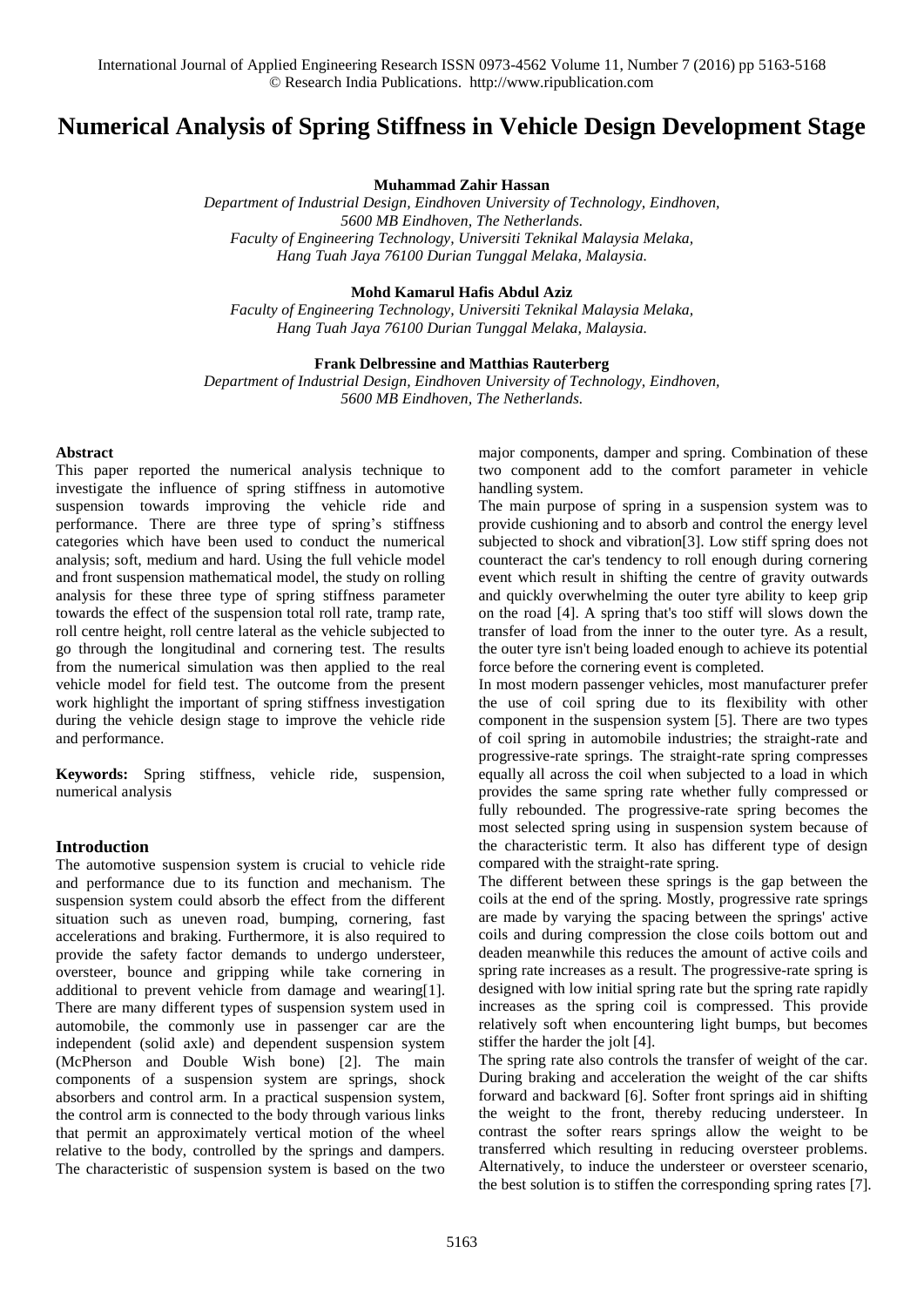International Journal of Applied Engineering Research ISSN 0973-4562 Volume 11, Number 7 (2016) pp 5163-5168 © Research India Publications. http://www.ripublication.com

### **Methodology**

A significant challenge for the automotive engineer is to identify the best spring to suit its suspension design. This in return will produces vehicle with the optimum ride and performance as it undergoes through the acceleration, braking and cornering situation. The present methodology helps the engineer to analyse the spring stiffness in order to determine the appropriate spring stiffness during the vehicle development design stage. The work flow consists of setting up the spring database, conducting the numerical analysis and finally on-site field testing. The Altair Hyper Works® and MotionView® Student Edition Release 13 software solver is used to develop the two type of mathematical representative vehicle model, full vehicle model and front suspension model. These two model will be used to illustrate the motion of stiffness spring according subjected to cornering test and forward acceleration conditions[8].



(a)



**Figure 1**: UTeM's formula style racing cars model (a) *Jengking Bisa* (b) *FTKRC*

The outcome from the numerical analysis have been tested on the UTeM's formula style racing car model, *Jengking Bisa*as shown Figure 1(a). The spring is expected to increase the ride and performance through the effects of bounce from the previous *FTKRC* model shown Figure 1(b) above.

## *Spring Database*

The market available spring has been used to set up the database of the progressive-rate spring [4]. The common properties of spring modulus of elasticity in tension and shear are shown on Table 1 [9]. For true isotropic materials, the elastic modulus in tension (E) and shear (G) are related through Poisson's ratio by the expression: so that, for common spring materials, any of the parameters may be approximated using the other two [10].For most steels alloys, the modulus varies as a function of chemical composition, cold works and degree of aging. The present models are specified to work at room temperature after having made appropriate compensation for the application temperature.

|  | Table 1: Properties of Spring Materials [9] |  |  |  |
|--|---------------------------------------------|--|--|--|
|--|---------------------------------------------|--|--|--|

| Material                           | Music wire       |            |  |                  |
|------------------------------------|------------------|------------|--|------------------|
|                                    | ASTM A 228       |            |  |                  |
| Nominal analysis                   | $c-.70 - 1.00\%$ |            |  |                  |
|                                    | $Mn-.20-60%$     |            |  |                  |
|                                    |                  |            |  |                  |
| Minimum tensile strength           | 230-3999         |            |  |                  |
| Modulus of elasticity              | 207              |            |  |                  |
| E(MPa)                             |                  |            |  |                  |
| Design stress % minimum tensile 45 |                  |            |  |                  |
| Modulus in torsion                 | 79.3             |            |  |                  |
| G (MPa)                            |                  |            |  |                  |
| Maximum temperature (°C)           | 121              |            |  |                  |
| Rockwell hardness                  | $C41-60$         |            |  |                  |
| Method of manufacture Special.     |                  | Cold drawn |  |                  |
| properties                         |                  |            |  | High and uniform |
|                                    | tensile          |            |  |                  |
|                                    |                  | High       |  | quality          |
|                                    | springs          |            |  |                  |
|                                    |                  | Wire forms |  |                  |

The identification on the type spring stiffness is based on the spring rate. The spring rate is calculated as below using the equation the number of active coils needed to maintain the desired deflection or spring stiffness [10].

$$
k = \frac{F}{Y} = \frac{Gd^4}{8D^3N} \tag{1}
$$

where

*k*: spring rate

*d*: diameter of the spring wire

- G: shear modulus of elasticity of the spring material
- *D:* mean diameter of the spring coils
- *N*: number of active coil

A number of different points of view are taken into account and determine the best option by means of computer software. The spring database provides the stiffness parameter meter input to conduct numerical analysis to simulate the vehicle dynamics ride and performance test.

#### *Numerical Procedure*

The Altair HyperWorks® and MotionView® software is used to investigate the effect of the stiffness parameter from the spring database. The representative of the two mathematical model, full vehicle model (FVM) and front suspension model (FSM) as shown in Figure 2 and 3 were developed based on the geometrical and specification of UTeM's *Jengking Bisa* racing car model.

The software '*Assembly wizard*' is used to develop the front suspension topologies by assembling suspension components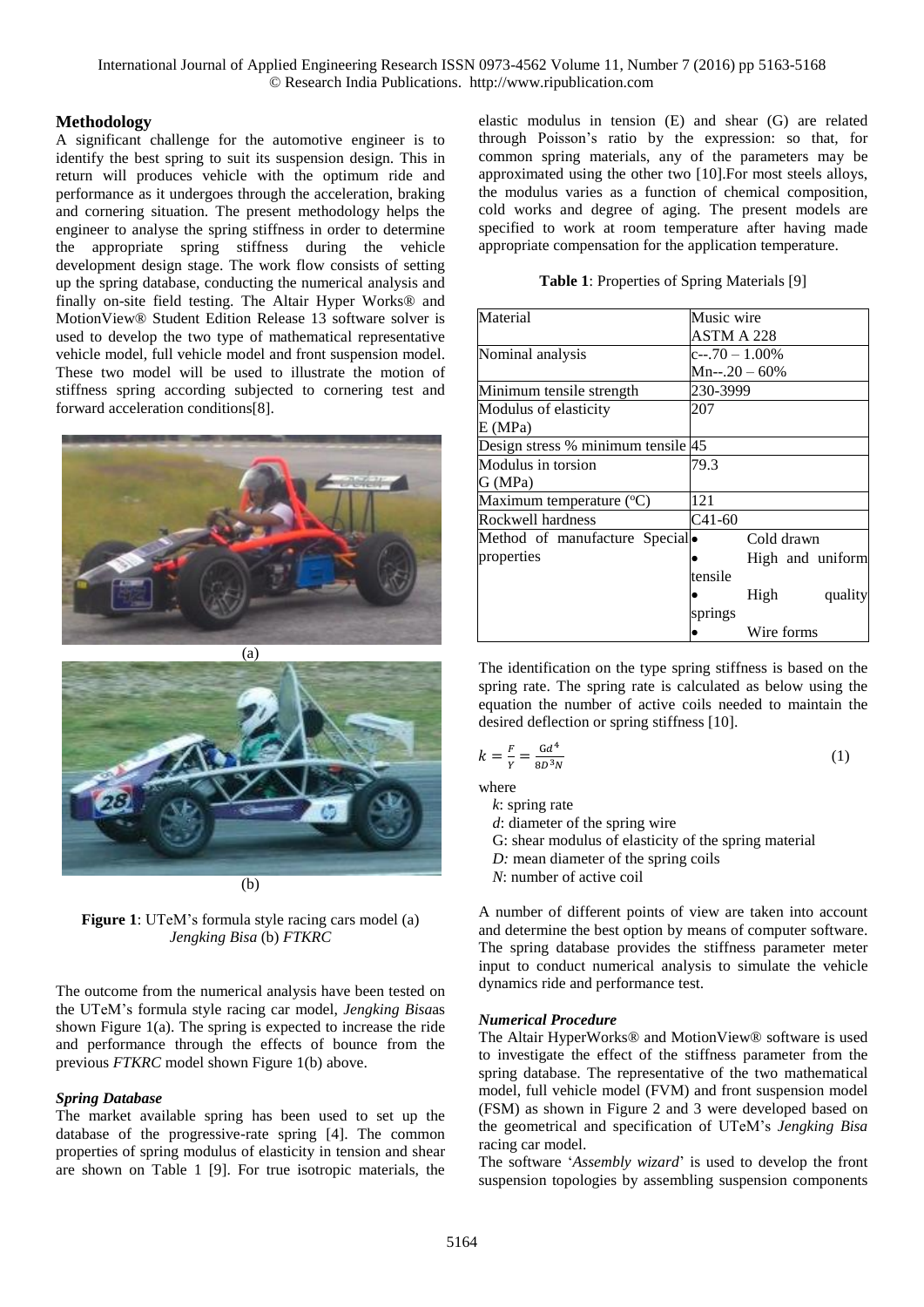International Journal of Applied Engineering Research ISSN 0973-4562 Volume 11, Number 7 (2016) pp 5163-5168 © Research India Publications. http://www.ripublication.com

into a representative front suspension vehicle model as well as the full vehicle model.



**Figure 2**: Full vehicle model

The study on three type spring stiffness parameter (soft, medium and hard spring stiffness) have been carried out to evaluate the effect of the spring suspension as the vehicle undergoes through the two type of vehicle dynamics test. The first test was to simulate the cornering effect followed by longitudinal test (forward acceleration). The double lane change test only being simulated using the FVM mathematical model while the FSM model was used to conduct both tests.

A number of standards output have been integrated into the racing car numerical models that provides a variety of typical suspension input that relate to the rolling analysis subjected to spring effect. These includes the total roll rate, tramp rate, roll centre height and roll centre lateral.





**Figure 3**: Front Suspension Model

## *Field Testing*

The predictive results from the numerical analysis have been further investigate by installing the three types of spring stiffness attach to the racing vehicle. The test has been conducted at *MIMC Go-Kart International* circuit which is 1.6 km long shown in Figure 4 below. The vehicle is powered by 135 cc engine driven by the same professional racing driver. The best time laps for different type of spring were collected to support the numerical simulation.





**Figure 4**: *MIMCGo-Kart International* circuit [11]

# **Results and Discussion**

# *Spring Database*

The calculated spring rate stiffness are presented in Table 2.The stiffness parameters are classified as either soft, medium or hard spring which further used in numerical analysis to simulate the effect of the spring stiffness.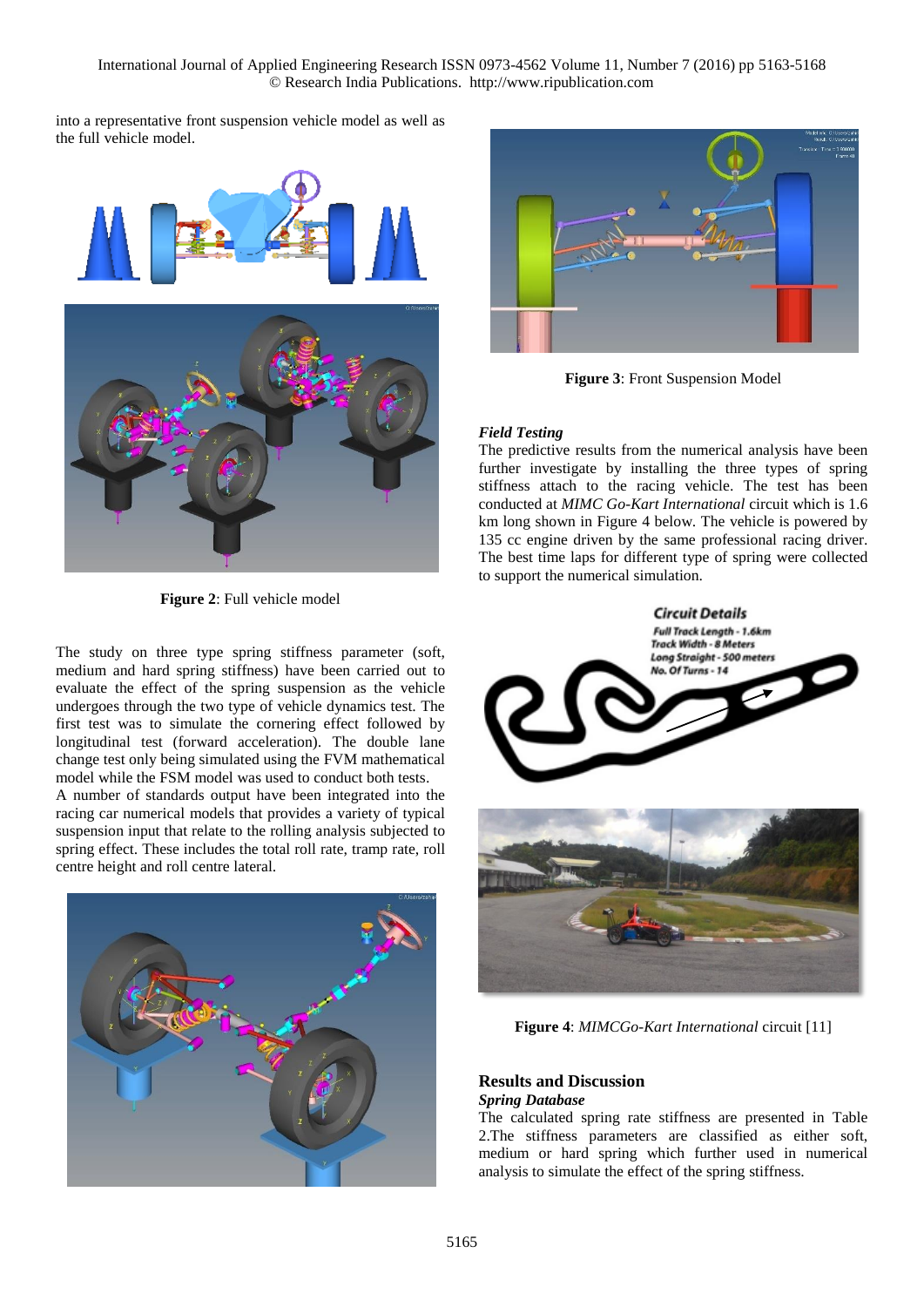|  |  |  | Table 2: Spring stiffness |
|--|--|--|---------------------------|
|--|--|--|---------------------------|

| Compression Spring Constant $(k)$ |        |
|-----------------------------------|--------|
| Soft                              |        |
| Spring constant $(k)$             | 64.75  |
| Medium                            |        |
| Spring constant (k)               | 154.68 |
| Hard                              |        |
| Spring constant (k)               | 924.97 |

#### *Numerical Analysis*

#### *Full Vehicle Model*

The double lane change simulation analysis are presented by Figure 5.There are three lines representing the roll angle over period of time. Blue line represents the graph in which the car uses the soft stiffness spring whereas the green and red line represent medium and hard stiffness spring respectively.



| Time $(s)$            | $1.2$ 2.2 3.2 4.2 5.2            |  |                | 6.0 |
|-----------------------|----------------------------------|--|----------------|-----|
| Soft $(°)$ Roll Angle | $-4.4$ 3.9 $-0.7$ 4.2 $-6.6$ 3.0 |  |                |     |
| Medium (°) Roll Angle | $-1.2$ 1.2 0.0 1.6 -1.6 0.2      |  |                |     |
| Hard $(°)$ Roll Angle | $-0.6$ 0.6 0.0                   |  | $0.7$ -0.7 0.0 |     |

**Figure 5:** Double lane test roll angle

Each point of peak shows the value of roll angle for different type of spring stiffness during cornering. It shows that the car with soft stiffness spring experience more rolling and higher value of rolling angle. As the car start to turn left at the position of 1.2 seconds, the rolling angle reached -4.4degree for soft stiffness, -1.2 degree for the medium stiffness and -0.6 degree for the hard stiffness until it reached 1.7 seconds as the car turns back the steering angle to 0 degree. The polar of movement remain the same throughout the analysis.

Both medium and hard stiffness spring shows the same pattern with slight different on the degree of roll angle. They also reach stable value and remain straight throughout the simulation period compared to the soft stiffness spring. The roll angle for the soft stiffness was also high which shows that the car is subjected to bounce condition during the lane changing position. This result in decreasing control over the car handling situation as the centrifugal force applied to the car's centre of gravity push the car to the outside of a cornering angle in which will increase the tendency of the car to roll. Higher stiffness on the other hand reduces the body roll of a vehicle during cornering or any road irregularities.

#### *Front Suspension Model*

Figure 6shows the effect between the suspension roll rates with roll angle at three different types of spring rate; soft, medium and hard using front FSM vehicle model. The data for soft rate spring shows the wheel start to jounce when the angle of roll is 7.6904 degree. At this point, the suspension roll rate is 144.561 Nm/degree. Once the angle roll at 0 degree, the condition of wheel will return to neutral (static) and suspension roll rate is 144.207 Nm/degree. The wheel will rebound when the angle of roll reach -7.6904 degree. At this point, the suspension roll rate is 144.561 Nm/degree. For the medium rate spring the wheel start bounce when the angle of roll is 7.6904 degree. At this point, the suspension roll rate is 447.943 Nm/degree. Once the angle roll at 0 degree, the condition of wheel will neutral (static) and suspension roll rate is 450.903 Nm/degree. The wheel will rebound again when the angle of roll reach -7.6904 degree. At this point, the suspension roll rate is 447.943 Nm/degree. Furthermore, the hard rate spring shows the condition of wheel start bounce when the angle of roll is 7.6904 degree. At this point, the suspension roll rate is 1283.71 Nm/degree. Once the angle roll at 0 degree, the condition of wheel will neutral (static) and suspension roll rate is 1306.43 Nm/degree. The wheel will rebound when the angle of roll reach -7.6904 degree. At this point, the suspension roll rate is 1283.71 Nm/degree.

This result shows that movement of suspension and the value of suspension roll rate increase proportionally with the spring stiffness. During cornering, the graph reveal that medium stiffness helps the suspension to counter roll the car body that in return stable stabilize the vehicle movement during longitudinal acceleration.

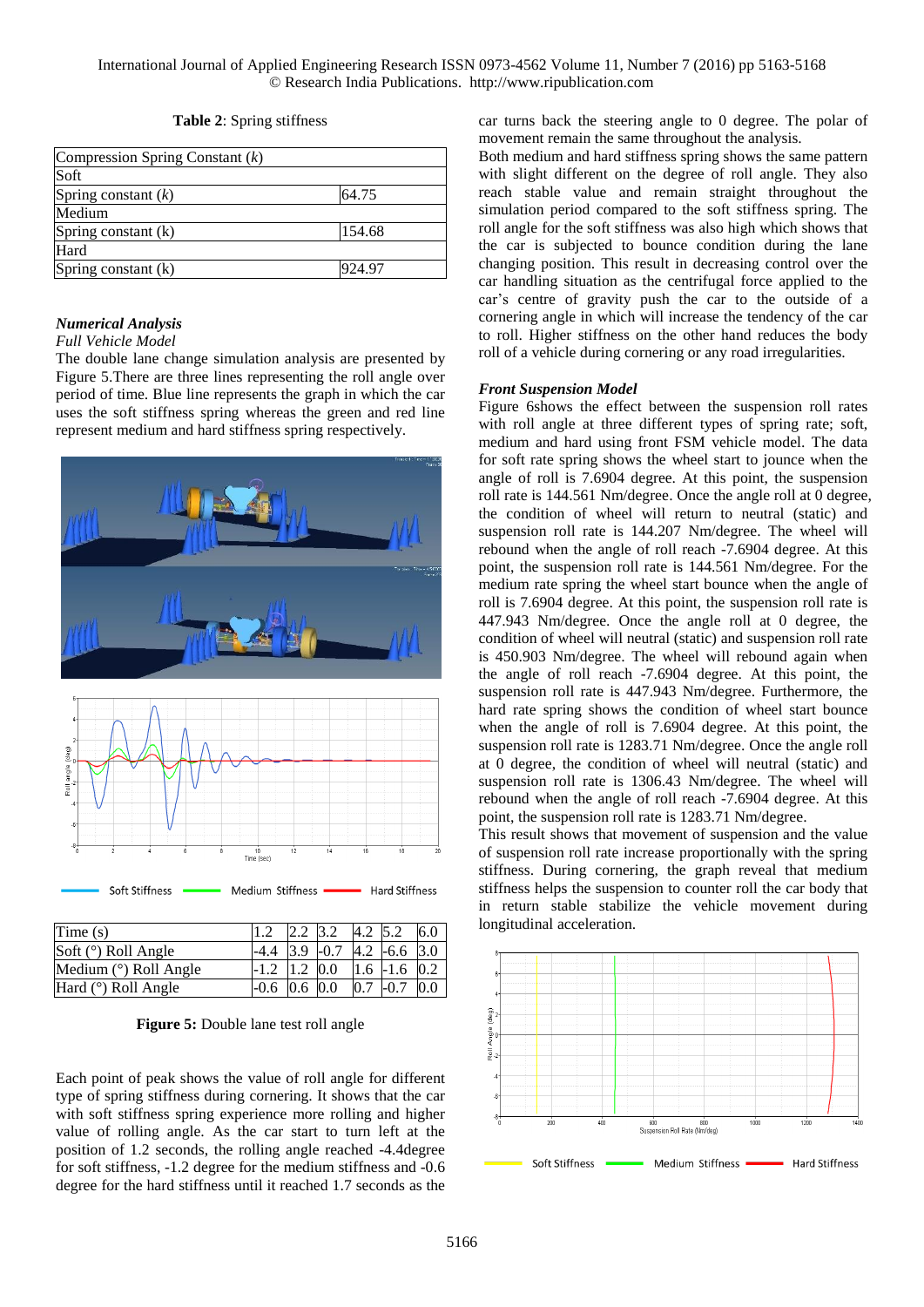International Journal of Applied Engineering Research ISSN 0973-4562 Volume 11, Number 7 (2016) pp 5163-5168 © Research India Publications. http://www.ripublication.com

| Type      | Suspension roll rate | Roll angle | Position |
|-----------|----------------------|------------|----------|
| stiffness | (Nm/deg)             | (degree)   |          |
| Soft      | 144.561              | 7.6904     | Bounce   |
|           | 144.207              |            | Neutral  |
|           | 144.561              | $-7.6904$  | Rebound  |
| Medium    | 447.943              | 7.6904     | Bounce   |
|           | 450.903              |            | Neutral  |
|           | 447.943              | $-7.6904$  | Rebound  |
| Hard      | 1283.71              | 7.6904     | Bounce   |
|           | 1306.43              |            | Neutral  |
|           | 1283.71              | $-7.6904$  | Rebound  |

**Figure 6:** Suspension roll rate

Tramp is the form of wheel hop in which a pair of wheels hops in opposite phase. A form of wheel hop which is usually found in rear axle cars occurs when sudden torque loads on the suspension cause the driven wheels to shake violently by slightly rotating the wheels and then springing back.

Figure 7shows the tramp rate over roll angle. It shows that the medium stiffness spring is helping the vehicle suspension to reduce the tramp rate which gives comfort to the vehicle compare to the soft spring that tend to sway during cornering. The hard spring in contrast contribute to driving discomfort due to jerking occurrence. Furthermore, as the vehicle speed at higher speed, it will also contribute to affect the vehicle acceleration. It is necessary then to use middle stiffness in order to counter this problem.





| Type      | Tramp rate | Roll angle | Position |
|-----------|------------|------------|----------|
| stiffness | (Nm/deg)   | (degree)   |          |
| Soft      | 4914.28    | 7.6904     | Bounce   |
|           | 5059.22    |            | Neutral  |
|           | 4914.28    | $-7.6904$  | Rebound  |
| Medium    | 5225.64    | 7.6904     | Bounce   |
|           | 5365.78    |            | Neutral  |
|           | 5225.64    | $-7.6904$  | Rebound  |
| Hard      | 6068.27    | 7.6904     | Bounce   |
|           | 6220.91    |            | Neutral  |
|           | 6068.27    | $-7.6904$  | Rebound  |

**Figure 7**: Tramp rate

Figure 8 explained the vehicle behaviour in cornering situations using FSM focussing on the roll centre height. The vehicle imbalance is represented by a negative occurrence at

the centre position roll centre high which show that the vehicle to sway during cornering. For the medium stiffness spring, the graph shows that the centre high is in a state of high comfort. The vehicle does not sway during cornering situation. The vehicle roll centre is relatively low compared to the soft spring with only 10 mm movement in longitudinal direction.



Soft Stiffness Medium Stiffness · **Hard Stiffness** 

| Type      | Roll centre height | Roll angle | Position |
|-----------|--------------------|------------|----------|
| stiffness | (mm)               | (degree)   |          |
| Soft      | 14.2793            | 7.6904     | Bounce   |
|           | 64.4073            |            | Neutral  |
|           | 14.2793            | $-7.6904$  | Rebound  |
| Medium    | 17.6762            | 7.6904     | Bounce   |
|           | 68.6865            |            | Neutral  |
|           | 17.6762            | $-7.6904$  | Rebound  |
| Hard      | 69.8008            | 7.6904     | Bounce   |
|           | 78.3827            |            | Neutral  |
|           | 69.8008            | $-7.6904$  | Rebound  |





Soft Stiffness Medium Stiffness · Hard Stiffness

| Type      | Roll centre lateral | Roll angle | Position |
|-----------|---------------------|------------|----------|
| stiffness | (mm)                | (degree)   |          |
| Soft      | $-428.993$          | 7.6904     | Bounce   |
|           |                     |            | Neutral  |
|           | 428.993             | $-7.6904$  | Rebound  |
| Medium    | $-310.129$          | 7.6904     | Bounce   |
|           |                     |            | Neutral  |
|           | 310.129             | $-7.6904$  | Rebound  |
| Hard      | $-102.384$          | 7.6904     | Bounce   |
|           |                     |            | Neutral  |
|           | 102.384             | $-7.6904$  | Rebound  |

**Figure 9**: Roll centre height (lateral)